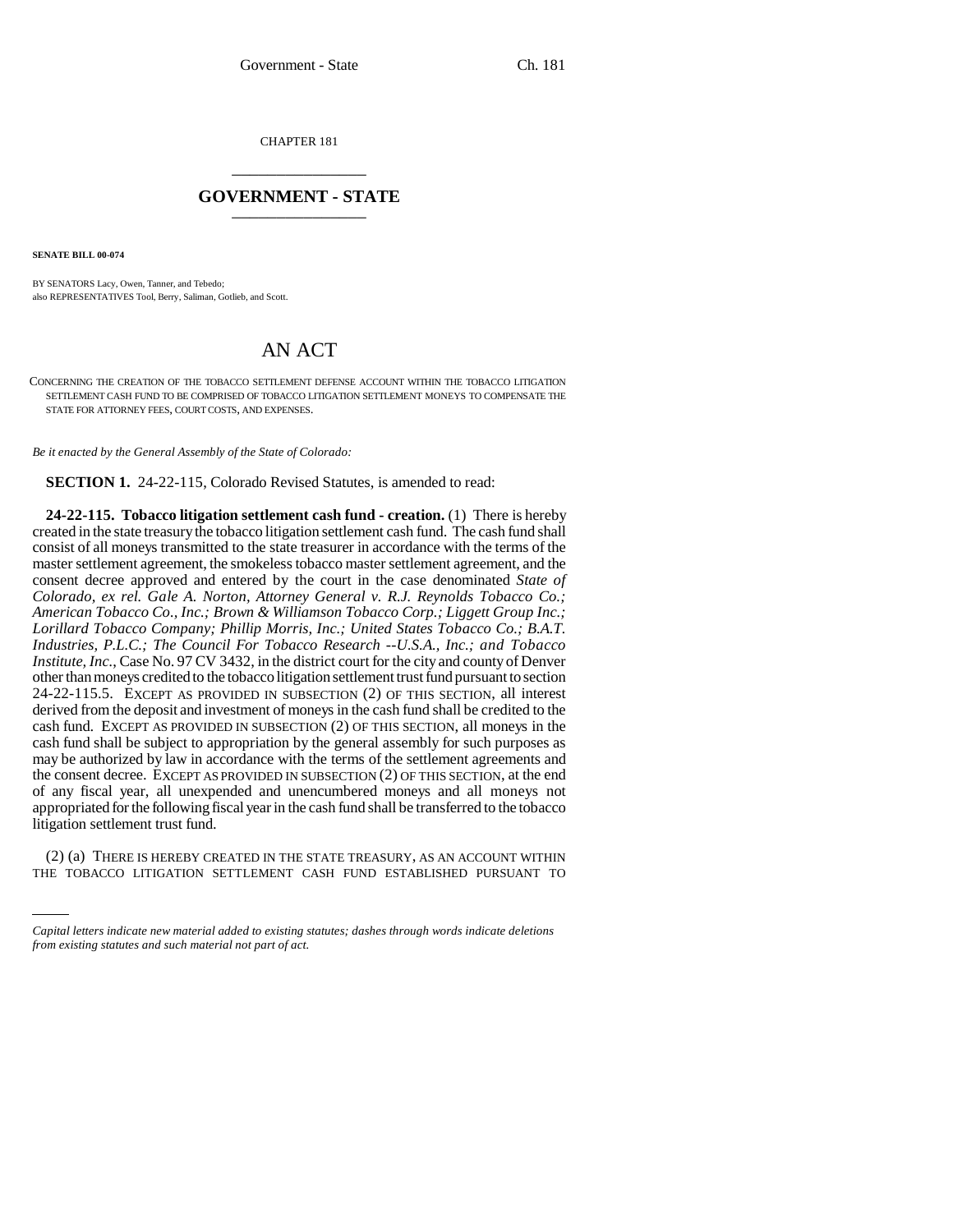## Ch. 181 Government - State

SUBSECTION (1) OF THIS SECTION, THE TOBACCO SETTLEMENT DEFENSE ACCOUNT, WHICH SHALL BE USED BY THE DEPARTMENT OF LAW IN DEFENDING THE STATE IN LAWSUITS ARISING OUT OF CHALLENGES TO THE MASTER SETTLEMENT AGREEMENT, THE SMOKELESS TOBACCO MASTER SETTLEMENT AGREEMENT, AND THE CONSENT DECREE APPROVED AND ENTERED BY THE COURT IN THE CASE DENOMINATED *STATE OF COLORADO, EX REL. GALE A.NORTON,ATTORNEY GENERAL V.R.J.REYNOLDS TOBACCO CO.;AMERICAN TOBACCO CO., INC.;BROWN &WILLIAMSON TOBACCO CORP.; LIGGETT GROUP INC.; LORILLARD TOBACCO COMPANY;PHILLIP MORRIS,INC.;UNITED STATES TOBACCO CO.;B.A.T.INDUSTRIES,P.L.C.; THE COUNCIL FOR TOBACCO RESEARCH --U.S.A.,INC.; AND TOBACCO INSTITUTE,INC.*,CASE NO. 97 CV 3432, IN THE DISTRICT COURT FOR THE CITY AND COUNTY OF DENVER; CHALLENGES TO DULY ENACTED COLORADO LAWS RELATED TO THE TOBACCO LITIGATION SETTLEMENT, INCLUDING, BUT WITHOUT LIMITATION, SECTIONS 24-22-115,24-22-115.5, AND 24-22-116 AND PART 2 OF ARTICLE 28 OF TITLE 39, C.R.S.; OR CLAIMS OF ENTITLEMENT TO TOBACCO LITIGATION SETTLEMENT MONEYS BY ANY PERSON, AS DEFINED IN SECTION 2-4-401 (8), C.R.S. NOTWITHSTANDING THE PROVISIONS OF SUBSECTION (1) OF THIS SECTION AND SECTION 24-22-115.5, THE TOBACCO SETTLEMENT DEFENSE ACCOUNT SHALL CONSIST OF ALL TOBACCO LITIGATION SETTLEMENT MONEYS RECEIVED BY THE ATTORNEY GENERAL AND TRANSMITTED TO THE STATE TREASURER TO COMPENSATE THE STATE FOR ATTORNEY FEES, COURT COSTS, OR OTHER EXPENSES INCURRED BY THE STATE IN OBTAINING THE TOBACCO LITIGATION SETTLEMENT AND ALL INTEREST DERIVED FROM THE DEPOSIT AND INVESTMENT OF MONEYS IN THE TOBACCO SETTLEMENT DEFENSE ACCOUNT. ANY MONEYS RECEIVED BY THE STATE TREASURER TO COMPENSATE THE STATE FOR ATTORNEY FEES, COURT COSTS, OR OTHER EXPENSES, INCLUDING ALL INTEREST DERIVED FROM THE DEPOSIT AND INVESTMENT OF SUCH MONEYS AFTER RECEIPT BY THE STATE TREASURER, SHALL BE TRANSFERRED TO THE TOBACCO SETTLEMENT DEFENSE ACCOUNT FOR USE IN ACCORDANCE WITH THE PROVISIONS OF THIS SUBSECTION  $(2)$ .

(b) ALL MONEYS IN THE TOBACCO SETTLEMENT DEFENSE ACCOUNT SHALL BE SUBJECT TO ANNUAL APPROPRIATION BY THE GENERAL ASSEMBLY TO THE DEPARTMENT OF LAW. NOTWITHSTANDING THE PROVISIONS OF SUBSECTION (1) OF THIS SECTION, AT THE END OF ANY FISCAL YEAR, ALL UNEXPENDED AND UNENCUMBERED MONEYS AND ALL MONEYS NOT APPROPRIATED FOR THE FOLLOWING FISCAL YEAR IN THE TOBACCO SETTLEMENT DEFENSE ACCOUNT SHALL REMAIN IN THE TOBACCO SETTLEMENT DEFENSE ACCOUNT TO BE USED FOR THE PURPOSES SET FORTH IN THIS SUBSECTION (2).

**SECTION 2.** 24-22-116 (1) (i) and (2), Colorado Revised Statutes, are amended to read:

**24-22-116. Legislative declaration - exclusion of revenue in tobacco litigation settlement fund from fiscal year spending.** (1) The general assembly hereby finds and declares that:

(i) All of the moneys received by the state in accordance with the terms of the master settlement agreement, the smokeless tobacco master settlement agreement, and the consent decree entered by the court in the case denominated *State of Colorado, ex rel. Gale A. Norton, Attorney General v. R.J. Reynolds Tobacco Co.; American Tobacco Co., Inc.; Brown & Williamson Tobacco Corp.; Liggett Group Inc.; Lorillard Tobacco Company; Phillip Morris, Inc.; United States Tobacco Co.; B.A.T. Industries, P.L.C.; The Council For Tobacco Research --U.S.A., Inc.; and Tobacco Institute, Inc.*, Case No. 97 CV 3432, in the district court for the city and county of Denver, and credited to the tobacco litigation settlement cash fund created in section 24-22-115 SECTION 24-22-115 (1), INCLUDING